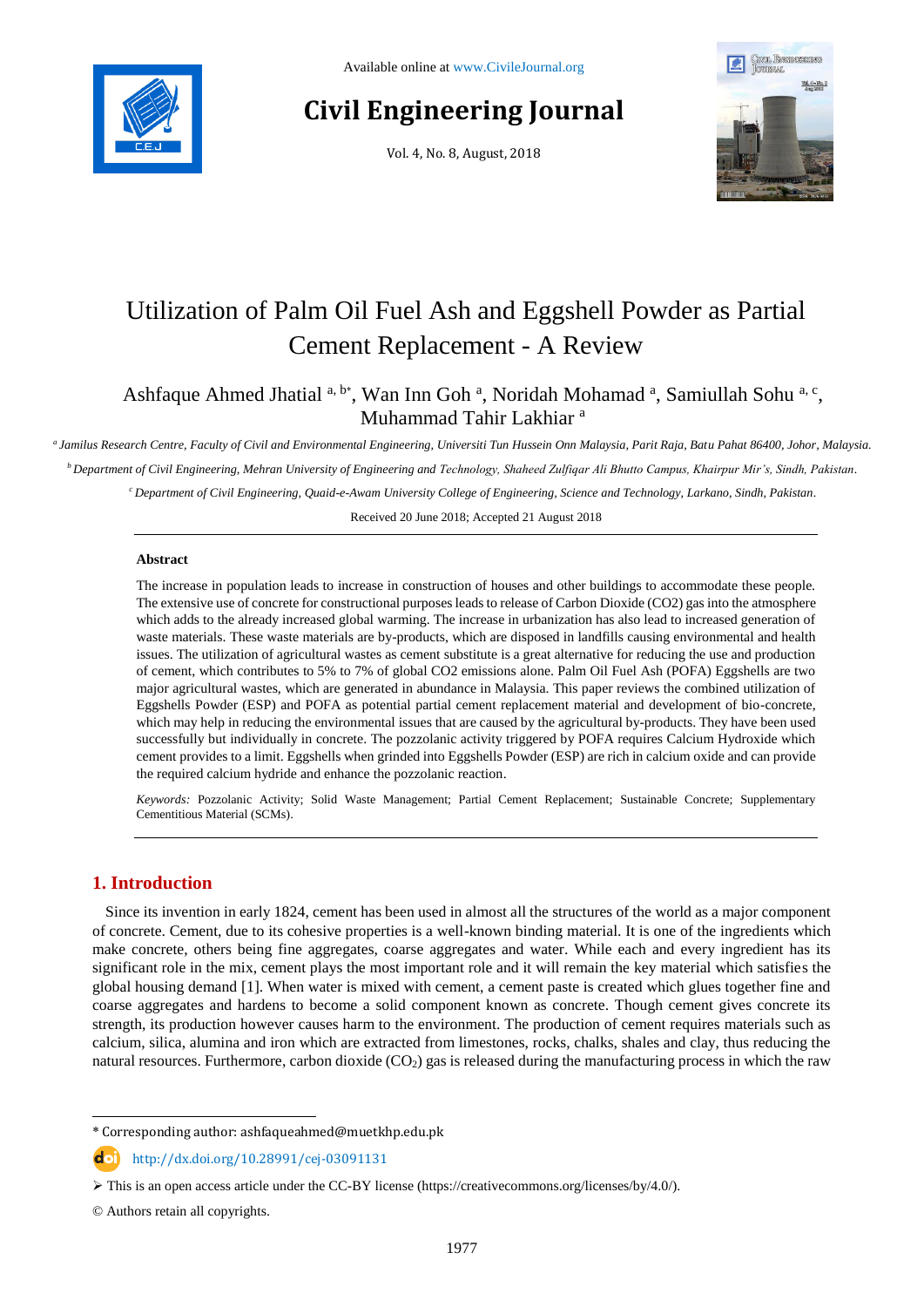materials are heated up to  $1400^{\circ}\text{C}$  in the kiln. The production of cement is one of the main contributors to global  $\text{CO}_2$ gas emissions and is reported that it amounts to 5% to 7% of global  $CO<sub>2</sub>$  emissions [2].

Due to depleting natural resources and increase in  $CO<sub>2</sub>$  gas emissions, the construction industry has focused to achieve sustainability in construction. Sustainability is a process in which exhaustion of natural resources is avoided to maintain an ecological balance for future generations. The sustainability can be achieved in concrete by utilizing waste materials which are processed from agro-industrial processes. The utilization of waste products as supplementary cementitious material (SCMs) can reduce the negative impact on the environment which is caused by the production of cement. SCMs do not possess any cementitious properties, themselves, but react to form cementitious compound when used with cement. Waste products are those products which are produced during the industrial and chemical processes and have little to no potential usage upon production, thus, are thrown or disposed. The disposal of these waste products has negative impact on the environment and on the human health. Due to scarcity of land, the solid waste management has become need of the hour in a world which has seen population grow from 2 billion in early 1900's to 7.3 billion in 2017 [3]. This paper aims to review the potential of combined utilization of Egg shells and Palm Oil Fuel Ash (POFA), both agricultural wastes which are generated in abundance in Malaysia.

# **2. Egg Shells**

The purpose of foods is not just to satisfy the hunger and provide nutrients but also prevent nutrient-related diseases and improve the physical and mental well-beings of consumers [4, 5]. Eggs are a cheap source of nutrient and due to this it is being consumed in large quantities on a daily basis all over the world. It has been reported that approximately 2.8 million eggs are consumed daily in Malaysia alone [6]. The weight of egg varies depending upon its size and type, but on average the weight of medium size chicken egg is approximately 52.23 grams [7], the shell of egg, commonly known as eggshell, is a waste material, it makes up of 11% of total weight of egg [7-9].

Most of the egg shells are disposed in the landfills without proper treatment as traditionally it is considered to be of no use. The disposal of egg shell has the potential to cause significant environmental pollution, due to its availability and chemical composition, hence proper management and treatment is required [10]. Chicken egg shells has been listed worldwide as one of the worst environmental problems, causing undesirable odours, which can cause irritation and affect the well-being of humans. Due to the continuous disposal of wastes, landfilling has become a serious environmental issue in Malaysia, such that the number of the landfill has increased significantly from 49 landfills in 1998 to 161 in 2002 [11].

# **2.1. Egg Shells Powder (ESP)**

According to Thapon and Bourgeois [12, 13] shell is approximately 11% of the total weight of the egg and it presents contents of calcium carbonate (94%), calcium phosphate (1%), magnesium carbonate (1%) and organic substances (4%). So, egg shell is a rich source of mineral salts, mainly calcium carbonate. Unfortunately, egg shell is an egg product industry residue. Due to egg shells containing high amount of calcium and its effect on environment, researchers have attempted to achieve sustainability by reusing or recycling eggshell waste in concrete as supplementary cementitious material (SCM). Since egg shells is to be used as SCM or partial cement replacement, eggshells requires to be in powder form or be fine as cement. Therefore, once the raw egg shells which are collected from different sources are first washed to remove the yellowish fluid which may be attached on the shells with potable water and then put in oven for 24 hours to remove the moisture content [11]. Once the moisture is removed, it undergoes grinding process using the ball grinder. The length of duration of grinding of egg shells in powder depends upon the target fineness required. The Table 1 shows the chemical composition of cement and ESP, while the ESP after grinding is shown in Figure 1.

| <b>Chemical Element</b>        | <b>OPC</b>     | <b>ESP</b>                |                    |                |  |
|--------------------------------|----------------|---------------------------|--------------------|----------------|--|
|                                | Yerramala [14] | Parthasarathi et al. [15] | Khalid et al. [16] | Yerramala [14] |  |
| CaO                            | 60.1 %         | 50.7 %                    | 47.9 %             | 52.1 %         |  |
| SiO <sub>2</sub>               | 21.8%          | $0.09\%$                  | 0.11 %             | 0.08%          |  |
| $Al_2O_3$                      | $6.6\%$        | 0.03%                     | ۰.                 | 0.03%          |  |
| MgO                            | 2.1 %          | 0.01%                     | ٠                  | 0.01%          |  |
| Na <sub>2</sub> O              | $0.4\%$        | $0.19\%$                  | 0.14%              | 0.15%          |  |
| SO <sub>3</sub>                | 2.2 %          | 0.57%                     | 0.38 %             | 0.62%          |  |
| $P_2O_5$                       | $---$          | 0.24%                     | ۰                  | $---$          |  |
| Fe <sub>2</sub> O <sub>3</sub> | 2.6 %          | $0.02\%$                  | Traces             | $0.02\%$       |  |

|  |  | Table 1. Chemical composition of OPC and ESP |  |  |  |  |
|--|--|----------------------------------------------|--|--|--|--|
|--|--|----------------------------------------------|--|--|--|--|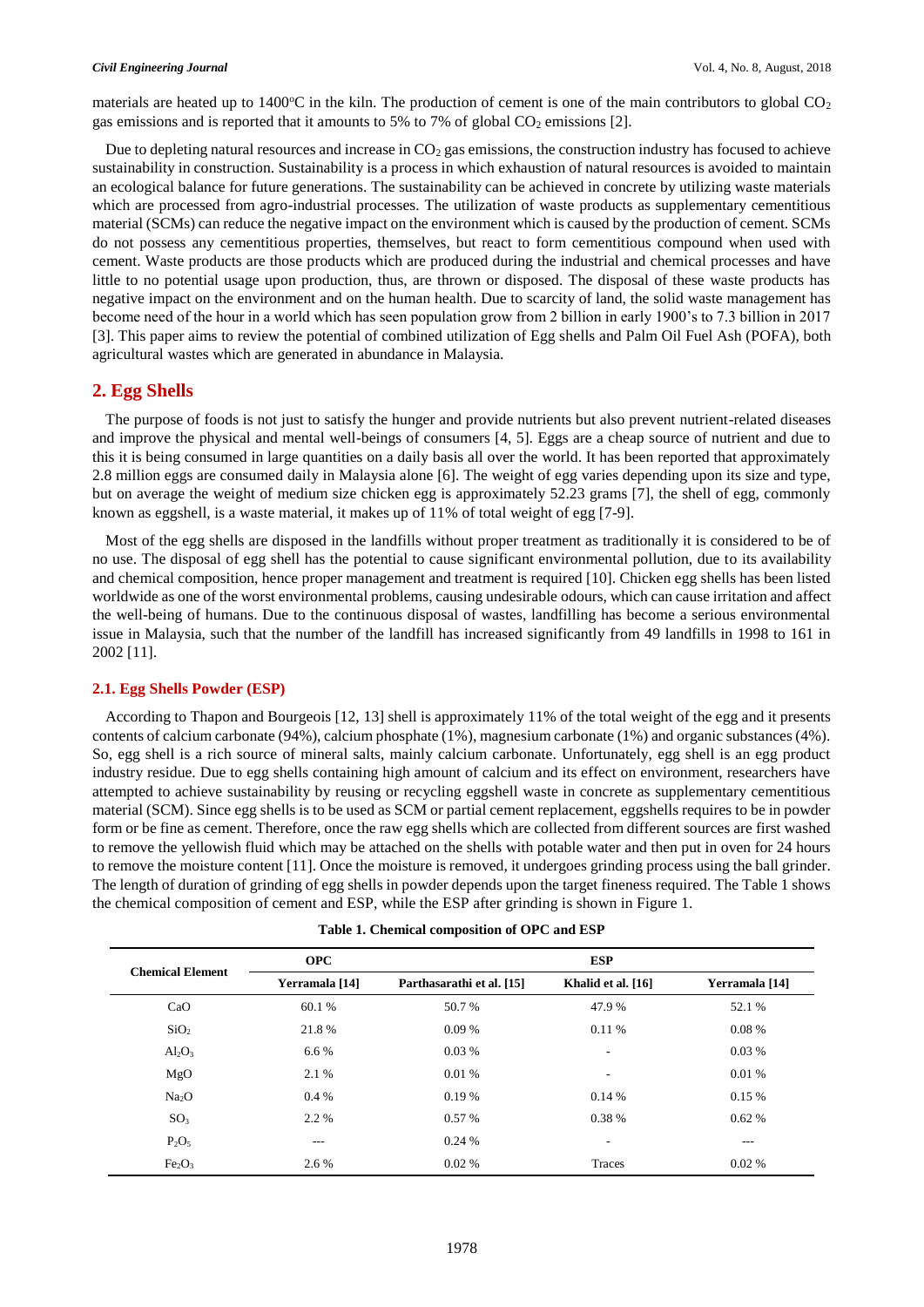

**Figure 1. Finely grinded ESP**

### **2.2. ESP as Supplementary Cementitious Material (SCM)**

From Table 1, it is evident that, eggshells contain almost identical amount of Calcium Oxide (CaO) commonly known as lime. CaO when present in sufficient amount forms silicates and aluminates of calcium in cement. Cement requires precise quantity of CaO as upon deficiency of CaO strength will decrease while delaying the setting time. Excessive amount of CaO causes cement to be unsound and enables it to expand and disintegrate.

Ujin [17] used 1% and 2.5% of eggshells ash by weight as cement replacement utilizing different water-cement ratios. It was concluded that eggshells can be used as cement replacement since the addition of eggshells increased the compressive strength. A study conducted by Dhanalakshmi [18] found that 7.5% of ESP to be optimum dosage when cement was replaced by 0% to 12.5% with an increment of 2.5%. No change was noticed when the determined optimum dosage of ESP was added with fly ash ranging from 0% to 30%. It was concluded that increase in ESP dosage above the determined optimum level reduces the compressive strength, density and workability. Upon the cement replacement of 2.5%, the tensile strength showed a decrease of 23.36%, but it started to gain strength with the increase in dosage such that when the cement was replaced 7.5% of ESP it showed an increase of 1.76% compared to control sample. This is not significant increase but considering that 7.5% of cement is reduced and strength is not decreased it is sufficient. Furthermore, Fly Ash was added to the optimum dosage of ESP, which did not increase the compressive and tensile strength.

However, Yerramala [14] found that when fly ash was added along with ESP, the concrete's performance was enhanced. It was found that 5% cement replacement with ESP to the optimum dosage, at which the highest strength was achieved. It was also noticed that even at 10% replacement of cement with ESP, the strength though was lower than what was achieved at optimum dosage, but still it was higher than the controlled sample. Ansari [19] studied the effect on concrete in which cement was replaced by 4 different dosages of ESP, 0%, 10%, 15% and 20%. The results showed that 15% replacement by ESP at the maximum increase in compressive strength suggesting this to be the optimum value. Although interestingly the compressive strength at 20% replacement was still significantly higher than the controlled 0% replacement, thus suggesting that it is still possible to use up to 20% ESP.

Gowsika et al., [20] underwent the experimental investigation of ESP as a partial cement replacement. Concrete of M20 grade was designed and 5% ESP was used along with fly ash, micro-silica and saw dust ash. It was found that 20% of micro-silica could be used along with 5% ESP without reduction in compressive strength, while 10% microsilica with 5% ESP yielded higher tensile strength compared to other compositions.

# **3. Palm Oil Fuel Ash (POFA)**

# **3.1. Origin of POFA**

Tropical countries cultivate Oil Palm trees as they are cash-crop. Palm oil is extracted from the fruits produced from the Oil Palm trees which is exported throughout the world. Malaysia, Thailand and Indonesia, the three South East Asian countries account to 90% of the total export of Palm oil in the world [21]. Due to being cash-crop in these countries, the plantation and cultivation of Oil Palm trees has increased over the years. With the increase cultivation, however, increases the generation of solid wastes. Palm oil fuel ash is one solid waste generated from the palm industry.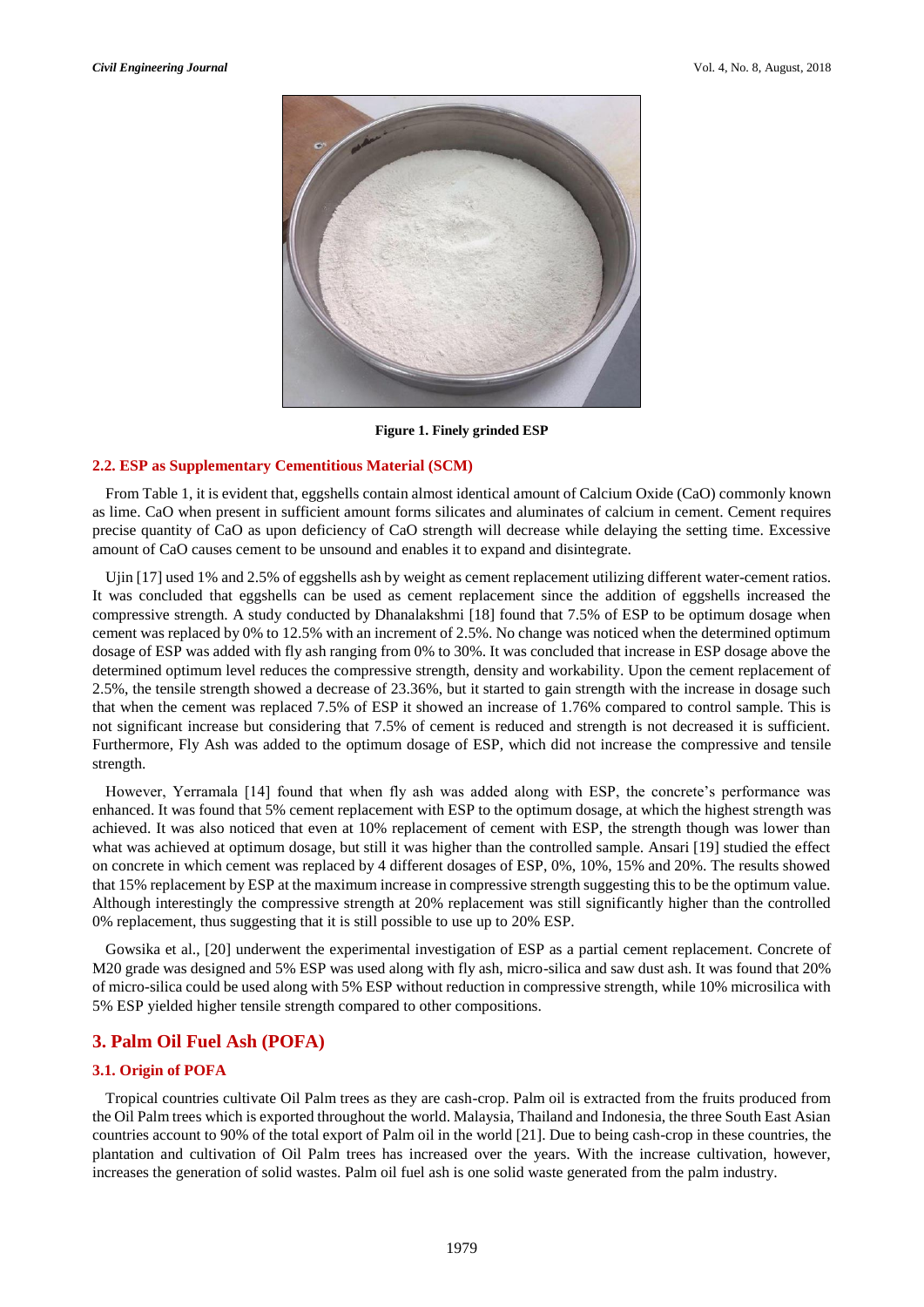When the oil is extracted from the fresh palm fruit, both husk and shell are burnt at temperature ranging from 800°C to 1000°C as boiler fuel in palm oil mill to produce steam. This steam is then used in turbine to produce electrical energy, which is supplied to the mill for milling operations as well as domestic or estate use [22]. A waste ash is produced because of the burning process and this ash is known as Palm Oil Fuel Ash (POFA). Its color varies sometimes from whitish grey to darker shade depending upon the content of carbon contained in it. 5% POFA is produced after the combustion in the steam boiler [23]. This POFA causes a nuisance to the environment. Since the tropical countries continuously increase the production of palm oil each year, the quantity of POFA keeps on increasing, thus creating a large environmental load [22]. With environmental awareness growing, shortage of landfill and its ever-increasing cost, utilization of these agro-industrial waste materials and byproducts has become ever-so exigent that attractive alternative to landfill disposal be developed. Using waste by-products not just gets them utilized in concrete, reduces the cost of cement and concrete manufacturing, but also has several ancillary advantages such as land-fill cost reduction, energy saving, and protecting the environment form possible pollution effects [24].

### **3.2. Pozzolanic Nature of POFA**

Though the chemical composition and colour may vary from source to source as shown in Table 2, POFA is wellknown pozzolanic material. Pozzolanic materials, or pozzolans, are those siliceous or siliceous and aluminous materials which, like SCMs do not possess cementitious value themselves but when produced finely and in the presence of water, will chemically react with calcium hydroxide to form compounds possessing cementitious properties [25]. In other words, pozzolans are silicate-based which consume the lime that is produced by hydrating cement to create secondary cementitious materials.

Table 3 is the criteria and classification of pozzolanic materials according to ASTM C618-17a. Based upon ASTM-C618-17a, pozzolanic materials can be classified into three classes (Class N, Class F and Class C) basically depending upon their sum of silica, aluminum and iron content. Table 2 shows that POFA is rich in Silica Dioxide ( $SiO<sub>2</sub>$ ). It has been proven that POFA is a pozzolanic material, which can be used as partial cement replacement. Pozzolans are silicatebased that consume the (CaO) lime which is generated by hydrating cement to create additional cementitious materials.

The original size of POFA is approximately 2.3 mm [26]. Generally, the finer the pozzolanic material, the more reactive it will be. Coarseness in materials lowers the pozzolanic activity. Therefore, to improve the pozzolanic activity, the POFA is required to be grinded. The raw POFA once processed in the palm mills is kept in open air as shown in Figure 2, where it can absorb moisture content and other organic materials. Therefore, once the raw material is collected, it is then sieved through 300 um, to remove the large particles and any impurities it may contain and then put in oven to dry for 24 hours [27]. Once the POFA is oven-dried it can now be put into Los Angles Abrasion Machine for grinding. The length of grinding will depend upon the fineness required. It is also worth mentioning that grinding also has impact on the surface area of particles as well as the chemical composition although it is minimal. The grinded POFA is shown in Figure 3.

| <b>Chemical Element</b>        | <b>OPC</b>     | <b>POFA</b>         |                        |                      |  |
|--------------------------------|----------------|---------------------|------------------------|----------------------|--|
|                                | Yerramala [14] | Ranjbar et al. [27] | Awal and Abubakar [28] | Hassan and Abdu [29] |  |
| SiO <sub>2</sub>               | 21.8%          | 53.5 %              | 59.62 %                | 66.91                |  |
| $Al_2O_3$                      | 6.6%           | 1.9 %               | 2.54 %                 | 6.44 %               |  |
| Fe <sub>2</sub> O <sub>3</sub> | 4.1 %          | 1.9%                | 5.02 %                 | 5.73 %               |  |
| CaO                            | 60.1 %         | 9.2 %               | 4.92 %                 | 5.56 %               |  |
| MgO                            | 2.1 %          | 4.1 %               | 4.52 %                 | 3.13 %               |  |
| Na <sub>2</sub> O              | 0.4%           | 1.3 %               | 0.76%                  | 0.19%                |  |
| K <sub>2</sub> O               | $0.4\%$        | 6.1 %               | 7.52 %                 | 5.20 %               |  |
| SO <sub>3</sub>                | 2.2 %          | $---$               | 1.28 %                 | $0.33\%$             |  |

**Table 2. Chemical Composition of POFA**

### **Table 3. Chemical Composition of POFA**

|                                     |      | <b>Class</b> |     |
|-------------------------------------|------|--------------|-----|
|                                     | N    | F            | C   |
| $SiO_2 + Al_2O_3 + Fe_2O_3$ (min %) | 70   | 70           | 50  |
| $SO_3$ (max %)                      | 4.0  | 5.0          | 5.0 |
| Moisture Content (max %)            | 3.0  | 3.0          | 3.0 |
| Loss on Ignition (max $\%$ )        | 10.0 | $6.0*$       | 6.0 |

\* The use of Class F pozzolan containing up to 12.0% loss on ignition may be approved by the user if either acceptable performance records or laboratory tests results are made available.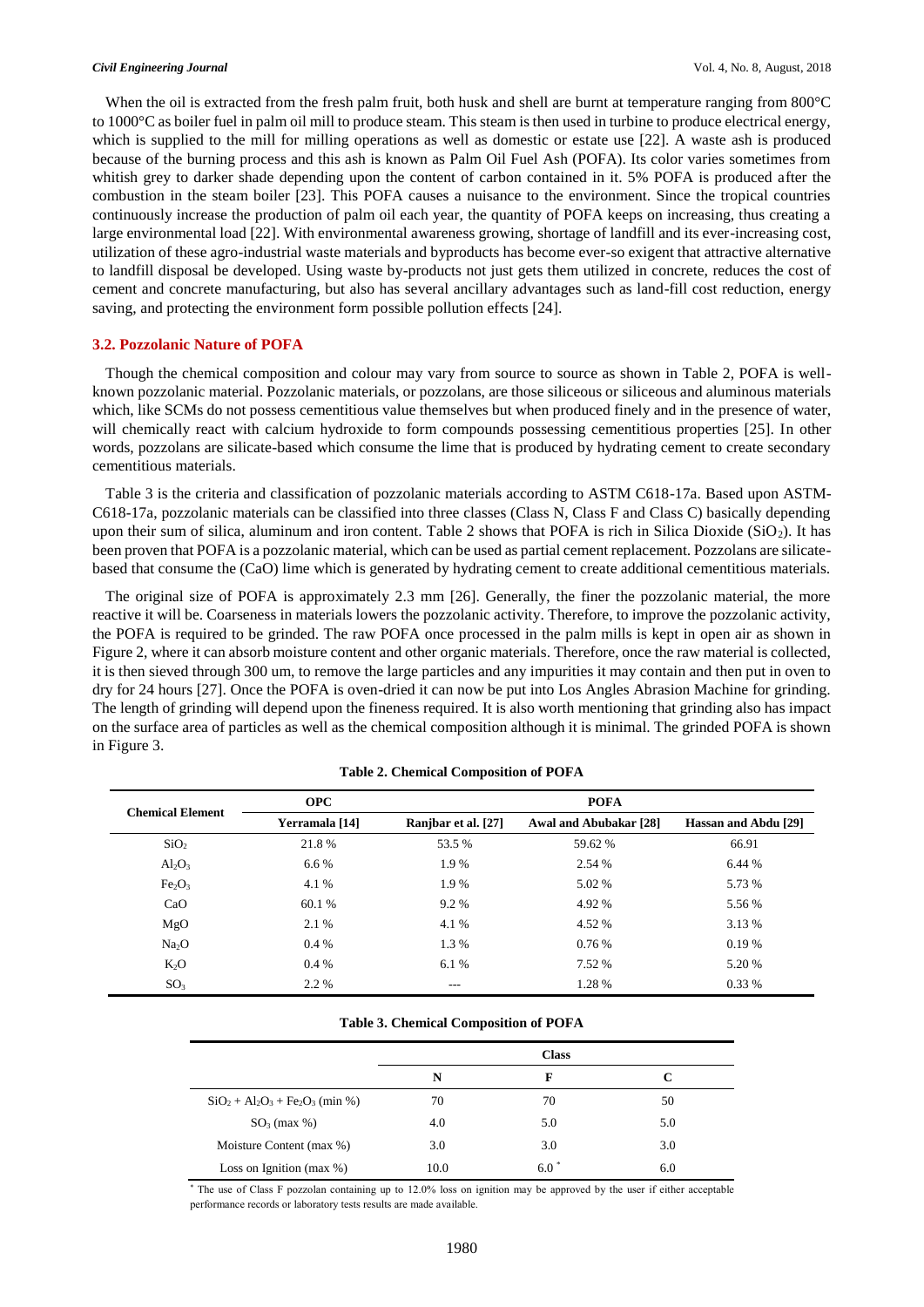

**Figure 2. POFA in open air**



**Figure 3. Grinded POFA**

### **3.3. POFA as Supplementary Cementitious Material**

Tay et al., [31] investigated the use of ungrounded POFA as a cement replacement material for concrete. It was determined that POFA had a low pozzolanic property and it was suggested that no more than 10% of ungrounded POFA be used. It was also reported that up to 50% of cement replaced with POFA had no significant impact on the properties of concrete. Though Awal and Hussin [32] reported that due to being ungrounded, POFA had low pozzolanic reaction. Many researchers developed methods and procedures to produce fine grinded POFA. Recent studies have shown that due to being grounded, POFA has good pozzolanic property could successfully be used as cement replacement of more than 10%.

Tonnayopas [33] used 5–30% ground POFA and based upon the results, it was concluded that its addition in concrete, the strength initially decreased at early ages but at 28 days the concrete containing 5–15% POFA achieved the ASTM C618 prerequisite, similarly Sata et al., [34] also investigated the strength development of incorporation of POFA in concrete using 10%, 20% and 30% content of POFA by weight of cement, and found that specimens comprising of 10- 20% POFA resulted in decreased at 3 days, 29.3 and 28.6 MPa, while comparing them with controlled OPC specimen, 30.8 MPa but the strength increased significantly after 28 days of curing for specimens containing 10% POFA (40 MPa) and 20% POFA (39.6 MPa) at the same time the controlled specimen resulted in strength of 39.6 MPa. It was also reported that the specimen with 30% POFA showed decreased strengths at all ages (26.5, 30.6 and 36.8 MPa at 3, 7 and 28 days of concrete age respectively).

Ranjbar et al. [27], used 10%, 15% and 20% of POFA as a cement replacement to study the durability and mechanical properties of self-compacting concrete (SCC). It was found that by incorporating POFA in the SCC not only enhanced the acid and sulfate resistance but lead to reduction in workability. With the increase in the POFA content in the SCC, it was noticed that early strength was less than to the normal specimen, while the final strength was comparable to the normal concrete, this is attributed to the pozzolanic nature of POFA. POFA was used studied by Chindaprasirt [35] and found that it is a good potential for concrete production and observed that ground POFA replacing OPC partially resulted in a higher water demand for a given workability, concrete with 20% ground POFA gained slightly higher compressive strength (29.4 MPa) as compared to conventional concrete whose compressive strength was (28.2 MPa), but the strength gradually decreased when the POFA content began to increase and as such also increased the permeability of concrete.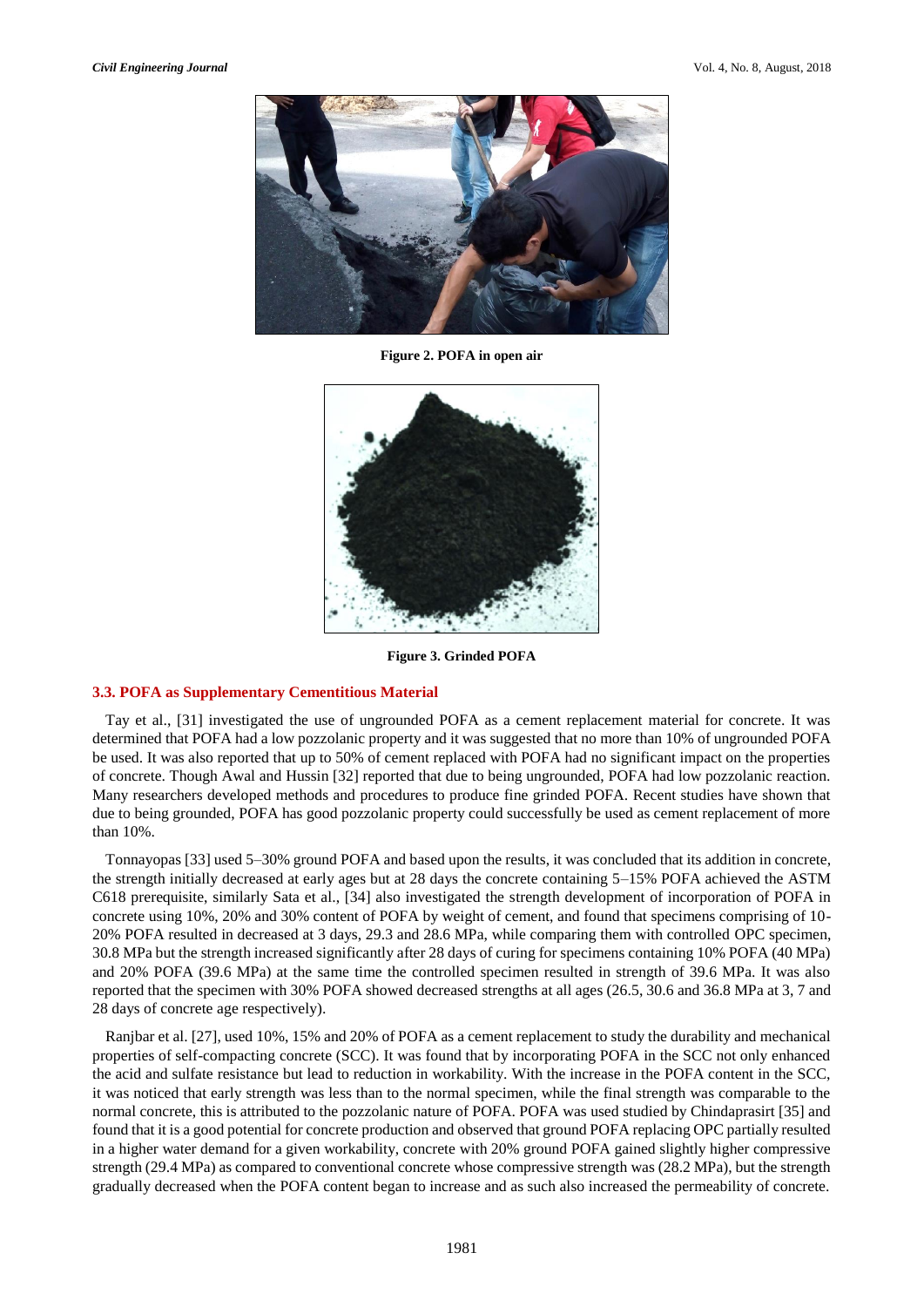Similarly, POFA has also been used in foamed concrete as a cement replacement. Abdul Munir et al [36] utilized the POFA as a cement replacement in producing lightweight foamed concrete for non-structural building material. In this study experiments were conducted by replacing 10%, 20%, 30%, 40% and 50% of POFA by weight of cement in the foamed concrete of densities  $800 \text{ kg/m}^3$  and  $1000 \text{ kg/m}^3$ . The results showed that by adding 50% POFA the compressive strength decreased to about 30-40% compared to the controlled specimen. While 20% cement replacement by POFA in the foamed concrete was found to be still acceptable compressive strength for non-structural building element such as concrete blocks.

## **4. Combined Utilization of ESP and POFA**

Though the ESP and POFA have been used individually in concrete as partial cement replacement, both have faced restriction on how much they can replace cement in concrete. From the literature review it is evident that ESP can be used to replace cement up to 10%, while POFA can be used up to 20% by weight of cement, without losing strength. The POFA triggers pozzolanic reaction when it comes in contact with water. This pozzolanic reaction then consumes the calcium hydroxide, Ca (OH)2, available in cement and develop calcium silicate hydride (C-S-H) gels, as shown in Equation 1, which are responsible for gaining strength in concrete. It has been reported that the freely available Ca  $(OH)_2$ from cement is limited, approximately 22%. To enhance the pozzolanic reaction and utilize more content of POFA, it is hypothesized that additional Ca (OH)<sup>2</sup> be provided in concrete. Since ESP has high content of calcium oxide, CaO, which when in contact with water, turns into  $Ca(OH)_2$  as shown in Equation 2. Since eggshells are also waste materials which are thrown away into landfills and cause environmental and health issues, therefore, its combined utilization in concrete along with POFA is potentially beneficial alternative for reducing cement content while reducing, reusing and recycling waste materials to achieve sustainability.

$$
Ca(OH)_2 + SiO_4 + H_2O \rightarrow CaH_2SiO_4.2H_2O
$$
 (1)

$$
CaO + H_2O \rightarrow Ca(OH)_2
$$
 (2)

## **5. Conclusion**

Tropical countries such as Malaysia consider Palm Oil as their cash crop and due to this the plantation of Palm tree has increased over the years. Though exporting Palm Oil is beneficial for the economy of Malaysia, it also has negative environmental impacts. POFA, a solid waste by-product of palm oil industry, is typically disposed into landfills without any profit and in some cases palm oil mills, have to pay for disposal. The number of landfills has increased significantly over the years due to generation of waste by-products. Due to scarcity of land and health issues, the solid waste management has become a serious topic. The waste materials from agro-industrial and food processes have been utilized in concrete, mostly as cement replacement, in an aim to reduce the cement, whose production causes global warming and climate change, as well as solving the environmental problems that such waste materials develop. With the help of X-Ray Fluorescence (XRF), it is possible to understand the chemical compositions of waste materials, thus helping in better utilization of such materials. POFA has high content of silica making it a potential pozzolan material which many researchers have proved to be. Recent studies have shown that POFA can be used as cement substituting material and is successful in enhancing the properties of concrete which is beneficial. But the utilization of POFA is limited as pozzolans require calcium hydroxide with water to react and produce calcium silicate hydrate (C-S-H) which is responsible for strength gain in concrete. Though, portlandite, a term cement chemist used to refer calcium hydroxide, is produced during the hydration of cement.

Recent studies have shown that, individually, POFA and Eggshells (in grinded powder form ESP) can be used as partial cement replacement, but to a certain limit. Based upon the chemical composition, Silica rich POFA can become reactive if it comes in contact with CaO (lime), consuming it to give more strength. Cement has limited excessive CaO but still when POFA was added it gave increased the strength significantly. It is therefore hypothesized that ESP be added alongside with POFA as hybrid partial cement replacement. ESP, which has significant amount of CaO, can allow the reactive silica of POFA to consume the excessive lime from it, resulting in enhancement in the strength of concrete. A reduction in the dependency on cement can lead to reduction manufacturing of cement and thus also resulting in reduction of CO2 emissions. While, the utilization of waste products can also reduce the environmental issues and impacts that are brought by with disposal of waste products in landfills.

### **6. Funding**

The authors would like to thank the Universiti Tun Hussein Onn Malaysia (UTHM) which provided the financial support for this project under Tier 1 grant (Vot-H122).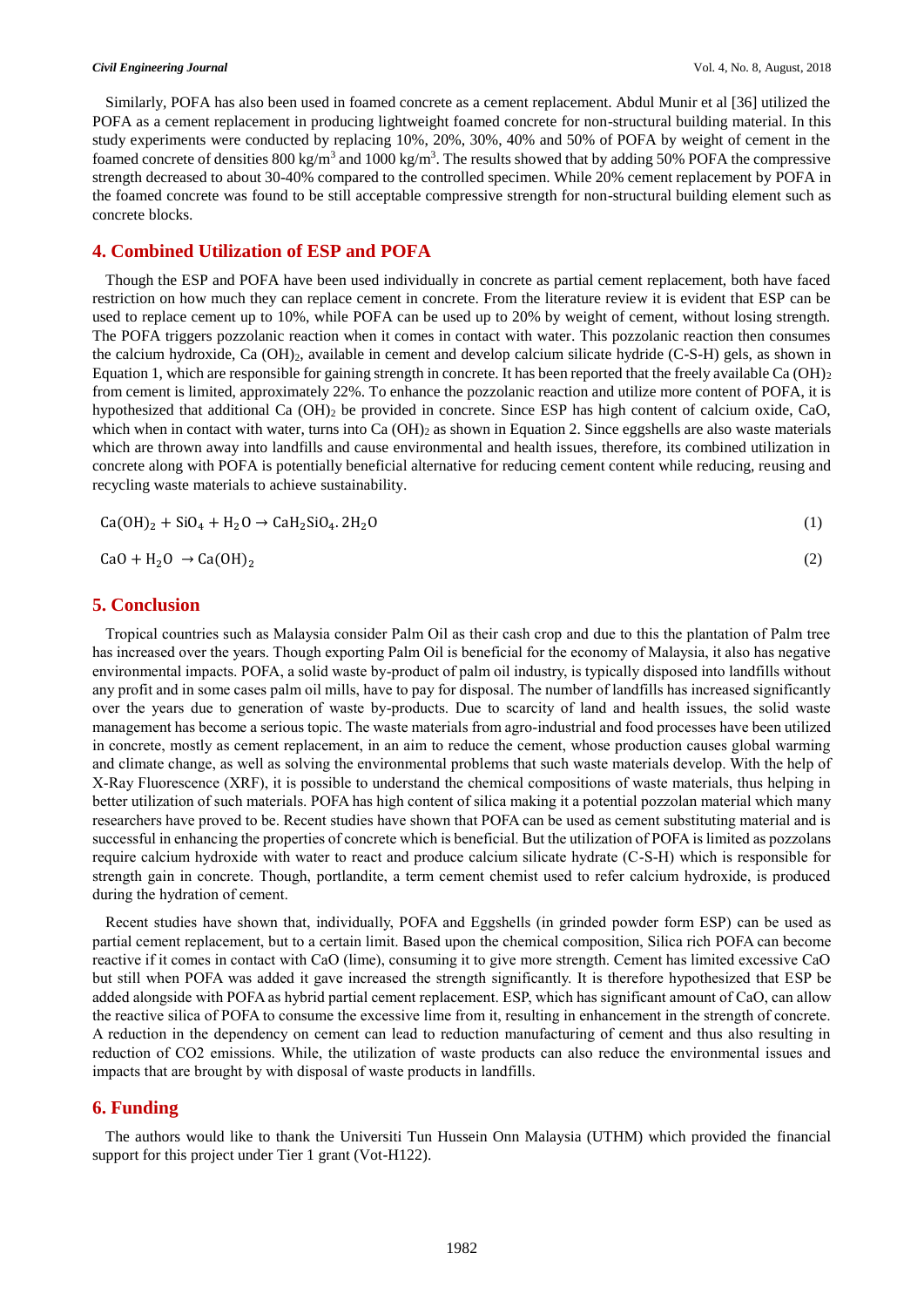# **7. References**

[1] Kachwala, A., Pamnani, A. and Raval, A. "Effect of Rice Husk Ash as a Partial Replacement of Ordinary Portland cement in Concrete." International Research Journal of Engineering and Technology (IRJET), Vol. 02 Issue: 05, (2015): 175 – 177.

[2] Benhelal, E., Zahedi, G., Shamsaei, E. and Bahadori, A. "Global strategies and potentials to curb CO2 emissions in cement industry." Journal of Cleaner Production 51, (2013): 142-161. Doi: 10.1016/j.jclepro.2012.10.049

[3] UNPD 2011 World urbanization prospects: The 2011 revision (New York: United Nations)

[4] Miranda, J. M., Anton, X., Redondo-Valbuena, C., Roca-Saavedra, P., Rodriguez, J. A., Lamas, A. and Cepeda, A. "Egg and eggderived foods: effects on human health and use as functional foods." Nutrients, 7(1), (2015): 706-729. Doi: 10.3390/nu7010706

[5] Siró, I., Kápolna, E., Kápolna, B. and Lugasi, A. "Functional food. Product development, marketing and consumer acceptance - A review." Appetite, 51(3), (2008): 456–467. Doi: 10.1016/j.appet.2008.05.060

[6] Astroawani (2018) Malaysians consume 1.8 million chickens daily - Ahmad Shabery. Retrieved on May 20, 2018.

[7] Altuntas, E. and Sekeroglu, A. "Mechanical Behavior and Physical Properties of Chicken Egg as Affected by Different Egg Weights." Journal of Food Process Engineering, 33(1), 2010: 115 - 127. Doi: 10.1111/j.1745-4530.2008.00263.x

[8] Murakami, F. S., Rodrigues, P. O., Campos, C. M. T. D. and Silva, M. A. S. "Physicochemical study of CaCO3 from egg shells." Food Science and Technology, 27(3), (2007): 658-662. Doi: 10.1590/s0101-20612007000300035

[9] Gaonkar M. and Chakraborty A. P. "Application of Eggshell as Fertilizer and Calcium Supplement Tablet." International Journal of Innovative Research in Science, Engineering and Technology, 5(3), (2016): 3520-3525.

[10] Raji, S. A. and Samuel, A. T. "Egg shell as a fine aggregate in concrete for sustainable construction." International Journal of Scientific & Technology Research. 4(09), (2015): 8 – 13.

[11] Yu, T. Y., Ing, D. S. and Choo, C. S. "The effect of different curing methods on the compressive strength of eggshell concrete." Indian Journal of Science and Technology. 10(6), (2017): 1 – 4. Doi: 10.17485/ijst/2017/v10i6/111210

[12] Thapon, J. L. and Bourgeois, C. M. L'oeuf Et Les Ovoproduits. Paris: Lavousier Technique Et Documentation, (1994): 344.

[13] Murakami, F. S., Rodrigues, P. O., Campos, C. M. T. D. and Silva, M. A. S. "Physicochemical study of CaCO3 from egg shells." Food Science and Technology, Ciência e Tecnologia de Alimentos, 27(3), (2007): 658-662. Doi: 10.1590/s0101-20612007000300035

[14] Yerramala, A. "Properties of concrete with egg shell powder as cement replacement." The Indian Concrete Journal, (2014): 94- 104.

[15] Parthasarathi N., Prakash M. and Satyanarayanan K. S. "Experimental Study on Partial Replacement of Cement with Egg Shell Powder and Silica Fume." Rasayan Journal of Chemistry, 10(2), (2017): 442-449. Doi: 10.7324/rjc.2017.1021689

[16] Khalid N. H. A., Hussin M. W., Mirza J., Ariffin N. F., Ismail M. A., Lee H.-S., Mohamed A. and Jaya R. P. "Palm oil fuel ash as potential green micro-filler in polymer concrete." Construction and Building Materials, 102, (2016): 950 – 960. Doi: 10.1016/j.conbuildmat.2015.11.038

[17] Ujin, F., Ali, K. S. and Harith, Z. Y. H. "The Effect of Eggshells Ash on the Compressive Strength of Concrete." Key Engineering Materials, Vol. 728, (2017): 402- 407. Doi: 10.4028/www.scientific.net/kem.728.402

[18] Dhanalakshmi, M., Sowmya, N. and Chandrashekar, A. "A Comparative Study on Egg Shell Concrete with Partial Replacement of Cement by Fly Ash." International Journal of Engineering Research & Technology (IJERT), 4(05), (2015): 1532 – 1537. Doi: 10.17577/ijertv4is051303

[19] Ansari, M. M., Kumar, M. D., Charles, J. M. and Vani, G. "Replacement of Cement using Eggshell Powder." SSRG International Journal of Civil Engineering, 3, (2016). 1–3. Doi: 10.14445/23488352/ijce-v3i3p101

[20] Gowsika D., Sarankokila, S. and Sargunan, K. "Experimental investigation of egg shell powder as partial replacement with cement in concrete." International Journal of Engineering Trends and Technology, 14(2), (2014): 65–68. Doi: 10.14445/22315381/ijett-v14p214

[21] Essential Palm Oil Statistics 2017. Palm Oil Analytics <http://www.palmoilanalytics.com/files/epos-final-59.pdf > Palm Oil Analytics (accessed 30.05.18).

[22] Abdullah, K., Hussin, M. W., Zakaria, F., Muhamad, R. and Hamid, Z. A. "POFA: a potential cement replacement material in aerated concrete." Proceedings of the 6th Asia-Pacific Conference on Structural Engineering and Construction, Kuala Lumpur, Malaysia, September 5-6, (2006): 132-140.

[23] Sata, V., Jaturapitakkul, C. and Kiattikomol, K. "Utilization of palm oil fuel ash in high-strength concrete." Journal of Materials in Civil Engineering ASCE 16(6), (2004): 623-628. Doi: 10.1061/(ASCE)0899-1561(2004)16:6(623)

[24] Sooraj, V. M. "Effect of Palm Oil Fuel Ash (POFA) on Strength Properties of Concrete." International Journal of Scientific and Research Publications. 3(6), (2013): 1-7.

[25] Mehta, P. K. "Supplementary cementing materials in concrete." CANMET Special Publication. 86, (1987): 1 – 33. Doi: 10.4095/305059

[26] Abdullah, E. S. R., Mirasa, A. K. and Asrah, H. "Review on the effect of palm Oil fuel ash (POFA) on concrete." Journal of Industrial Engineering Research. 1(7), (2015): 1-4.